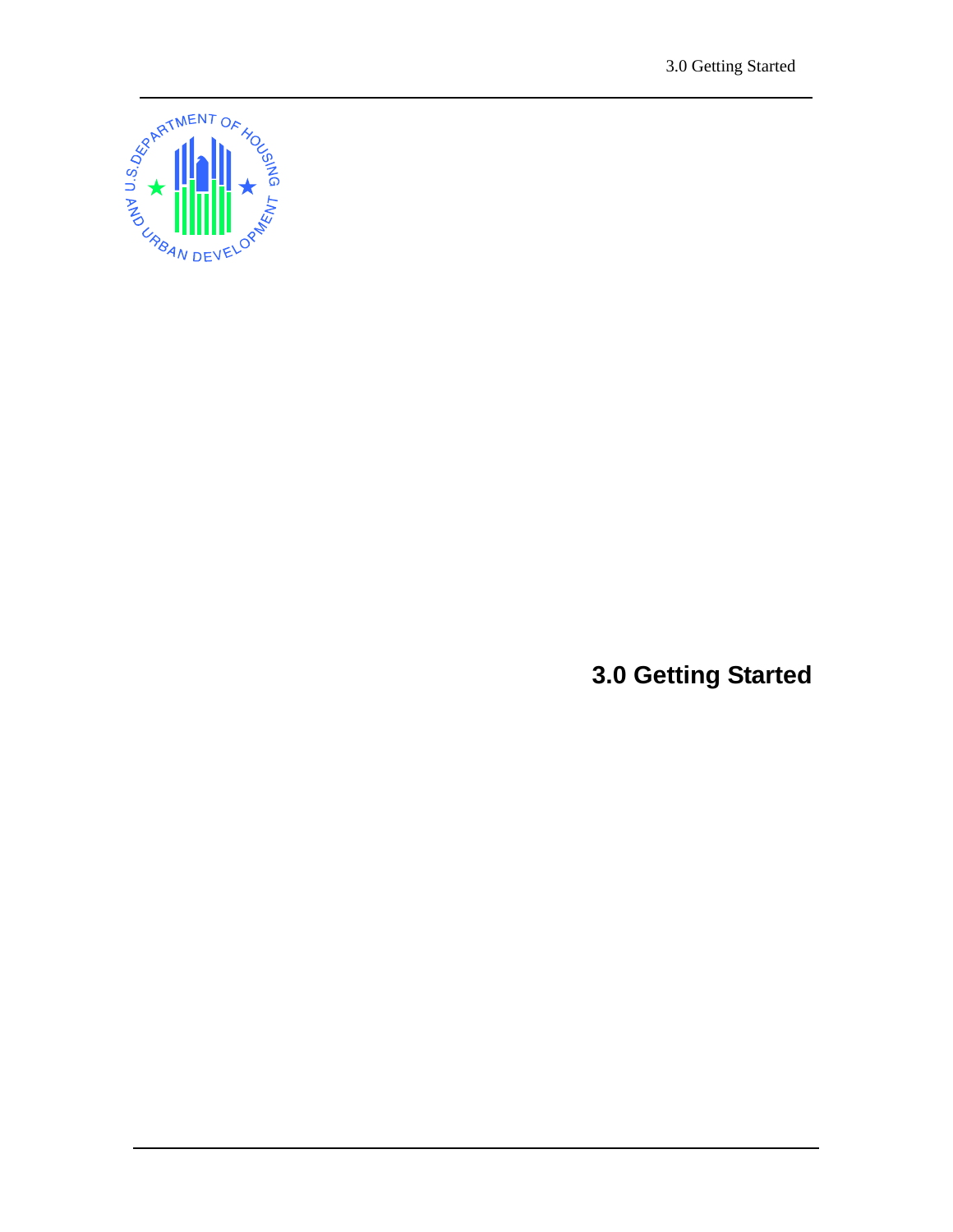# **3. GETTING STARTED**

### **3.1 Registration and Logging On for Users**



#### **User Login** housing | mail | hole | search | home **Registration Assignment of Roles and Actions**

#### **Registration and Login**

- 1. **Open** web browser (Internet Explorer 6.0). Before you proceed, you should have visited *Who Am I?* in Section 0.1.1 in the User's Manual. Understanding this information is essential for the registration process and using WASS.
- 2. **Enter** the URL address: www.hud.gov/offices/reac/online/reasyst.cfm to access the login page to WASS.
- **3. Select** *Register Online* to begin the registration process.
- 4. **Select** *Multifamily Housing Entity, Public Housing Agency, Independent User,* or *Reverse Auction Program (RAP) User* for the next step in the registration process
- *5.* **Select** *User* for the Application Type and complete the remainder of the information. All information is required.
- *6.* **E-mail** Ensure you provide a valid e-mail address. This address will be used by some systems to send you correspondence. It is also used by WASS to send you a new password in case you forget your password and need it reset sometime in the future.
- *7.* **Password** This will be the password you use to login to WASS Secure Connection. The password should be a "strong password" containing a combination of characters, numbers and special characters. The password must be a minimum of 6 characters and a maximum of 8 characters.
- *8.* **Mother's Maiden Name**  The mother's maiden name (or some other "secret" word) is used in part of the verification process when you need to have your password reset by the Help Desk. You also use this in the verification process when you process an online "Reset Password" request. You must remember this word so that you will be able to have your password reset if required.
- *9.* **Notification** Your User ID for login is established the evening of the day you register as a user. Notify your Coordinator that you have registered. Your Coordinator will retrieve your User ID and assign you privileges (roles and actions) on the systems you will access. There is no written notification of your successful registration.
- *10.* **Obtain** your User ID from your Coordinator.
- *11.* **Login** to WASS using your User ID and the password you created during registration. On the WASS Main Menu, select the link to the system you need to use.

| <b>FEB</b><br>$\sim$  | <b>User Login</b><br>mail   help   search   home                                                                                                                                                                                                                                                                                                                                                                                             |                                    |
|-----------------------|----------------------------------------------------------------------------------------------------------------------------------------------------------------------------------------------------------------------------------------------------------------------------------------------------------------------------------------------------------------------------------------------------------------------------------------------|------------------------------------|
| <b>Secure Systems</b> | User ID                                                                                                                                                                                                                                                                                                                                                                                                                                      |                                    |
| Single Sign On        | Password                                                                                                                                                                                                                                                                                                                                                                                                                                     |                                    |
|                       | I Login I<br>Cancel<br>ATTENTION: This computer system, and all the systems associated with this system for User Authorization and Authentication, are protected by a computer security<br>system; unauthorized access to these systems is not permitted; and usage may be monitored.<br>NOTE: There is an inactivity timeout of 30 minutes. Please save your work periodically to avoid being logged out<br>Cantent updated August 26, 2005 |                                    |
|                       | U.S. Department of Housing and Urban Development<br>≏<br>451 7th Street S.W., Washington, DC 20410<br>Telephane: (202) 708-1112 TTY: (202) 708-1455                                                                                                                                                                                                                                                                                          | <b>Home   Privacy</b><br>Statement |

**Figure 3-1 User Login Screen**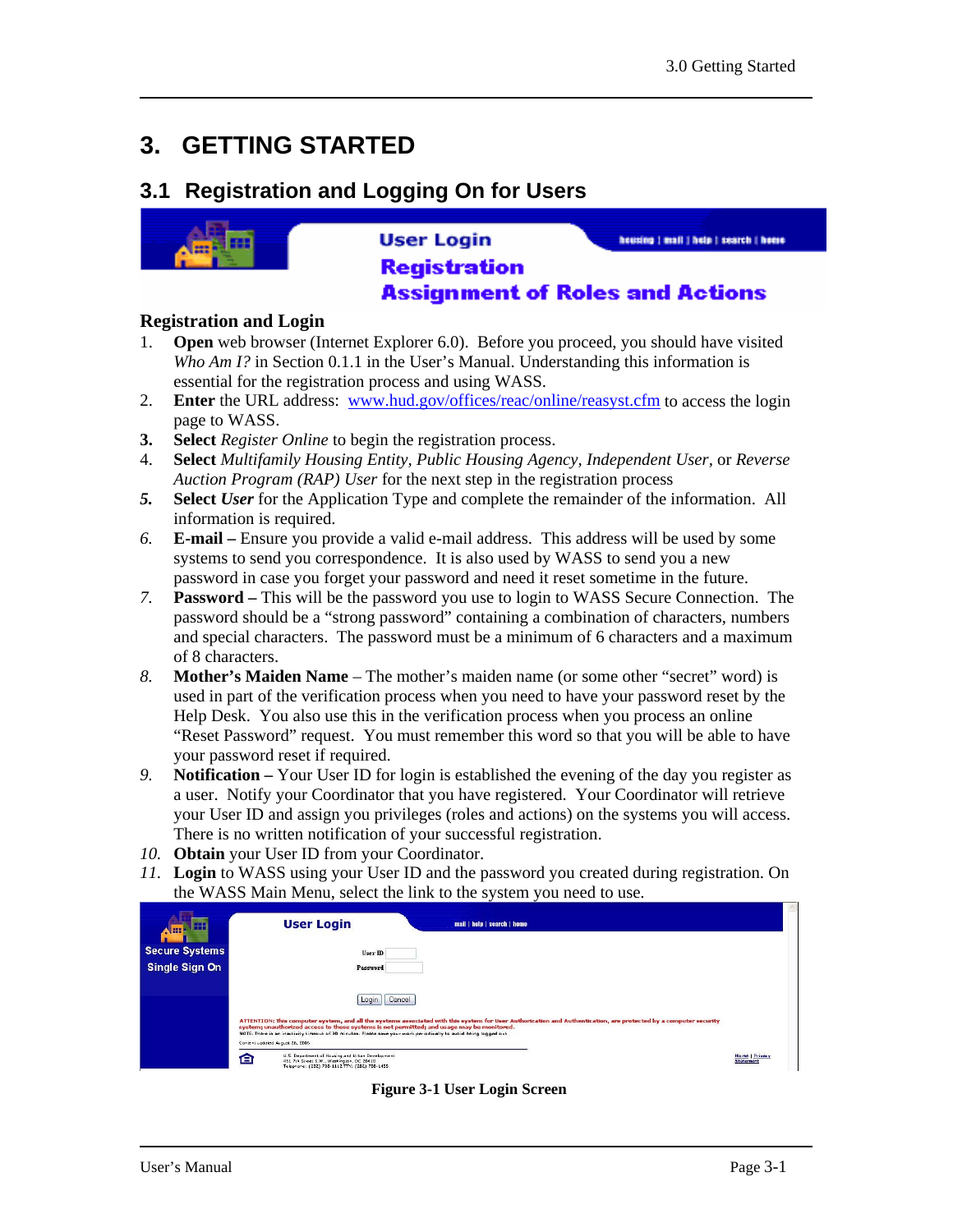At time of registration, users will have access to a set number of systems, roles, and actions reserved for external HUD users. Your Coordinator will assign access privileges to systems after your successful registration. The systems available to your Coordinator to assign to you are based on the information from your registration form. The systems that are available to external users at registration are shown in Table 3-1.

| <b>Property Assignment</b><br><b>of</b><br>$SY$ stems (TN Nos.) |               | Contract Assignment of<br>Systems (TIN Nos.) |                        |              | Property Assignment of<br><b>Systems (PHAID)</b> |               |
|-----------------------------------------------------------------|---------------|----------------------------------------------|------------------------|--------------|--------------------------------------------------|---------------|
| <b>APPS</b>                                                     | <b>FASSUB</b> | <b>LOCCS</b>                                 | <b>REMS</b>            | <b>APPS</b>  |                                                  | <b>FASSUB</b> |
| <b>LASS</b>                                                     | M2M           | <b>TRACS</b>                                 |                        |              | LASS<br>M2M                                      |               |
| <b>PASS</b>                                                     | QASS          |                                              | Contract Assignment of |              | <b>PASS</b>                                      | QASS          |
| <b>VMS</b>                                                      | <b>REMS</b>   |                                              | Systems (PHAID)        |              | <b>VMS</b>                                       | <b>REMS</b>   |
| <b>LOCCS</b>                                                    |               | <b>LOCCS</b>                                 | <b>REMS</b>            | <b>LOCCS</b> |                                                  | <b>FASPHA</b> |
| <b>TRACS</b>                                                    |               | <b>TRACS</b>                                 | <b>FASPHA</b>          | <b>TRACS</b> |                                                  | <b>NASS</b>   |
|                                                                 |               | <b>MASS</b>                                  | <b>NASS</b>            | <b>MASS</b>  |                                                  |               |
|                                                                 |               | <b>RASS</b>                                  |                        | <b>RASS</b>  |                                                  |               |

Your Coordinator will assign you roles and actions to enable you to do your work. The full list of roles and actions are given in Appendix B. The first stop for information about access to WASS or the individual systems is the appropriate help desk. Individuals at the help desk will answer your questions or refer you to an applicable System Administrator about issues related to their specific system.

### **3.2 Main Menu**

Upon successful login, the first screen for external users and internal users is the *Main Menu* screen. The range of system administration functions available to all users is shown on the sidebar under System Administration. External users will only see Password Change under System Administration.

The *Main Menu* provides to users the systems and system administration functions available immediately after registration. The system administration functions and system access are part of the privileges available to users.

The *Main Menu* screen below (see Figure 3-2) shows the systems and system administration functions on both the sidebar and on the center of the screen. Once you move to subsequent System Administration screens the sidebar information remains available for speedy access.

The *Main Menu* screen below also shows the maximum number of System Administration functions available to a Super Administrator who is supporting external users. It also shows the maximum number of systems available to a Coordinator or an external user of HUD systems.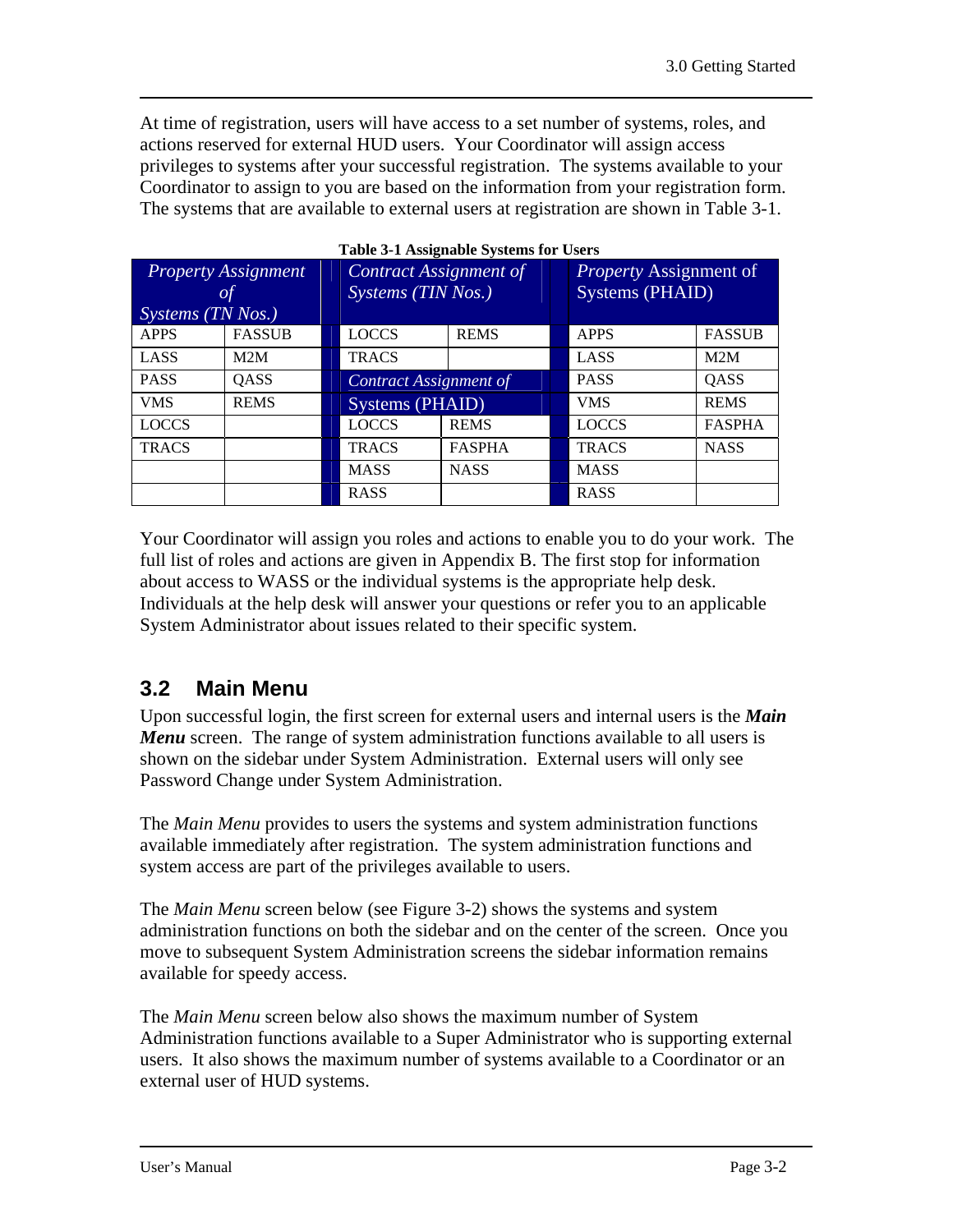

#### **Figure 3-2 Main Menu**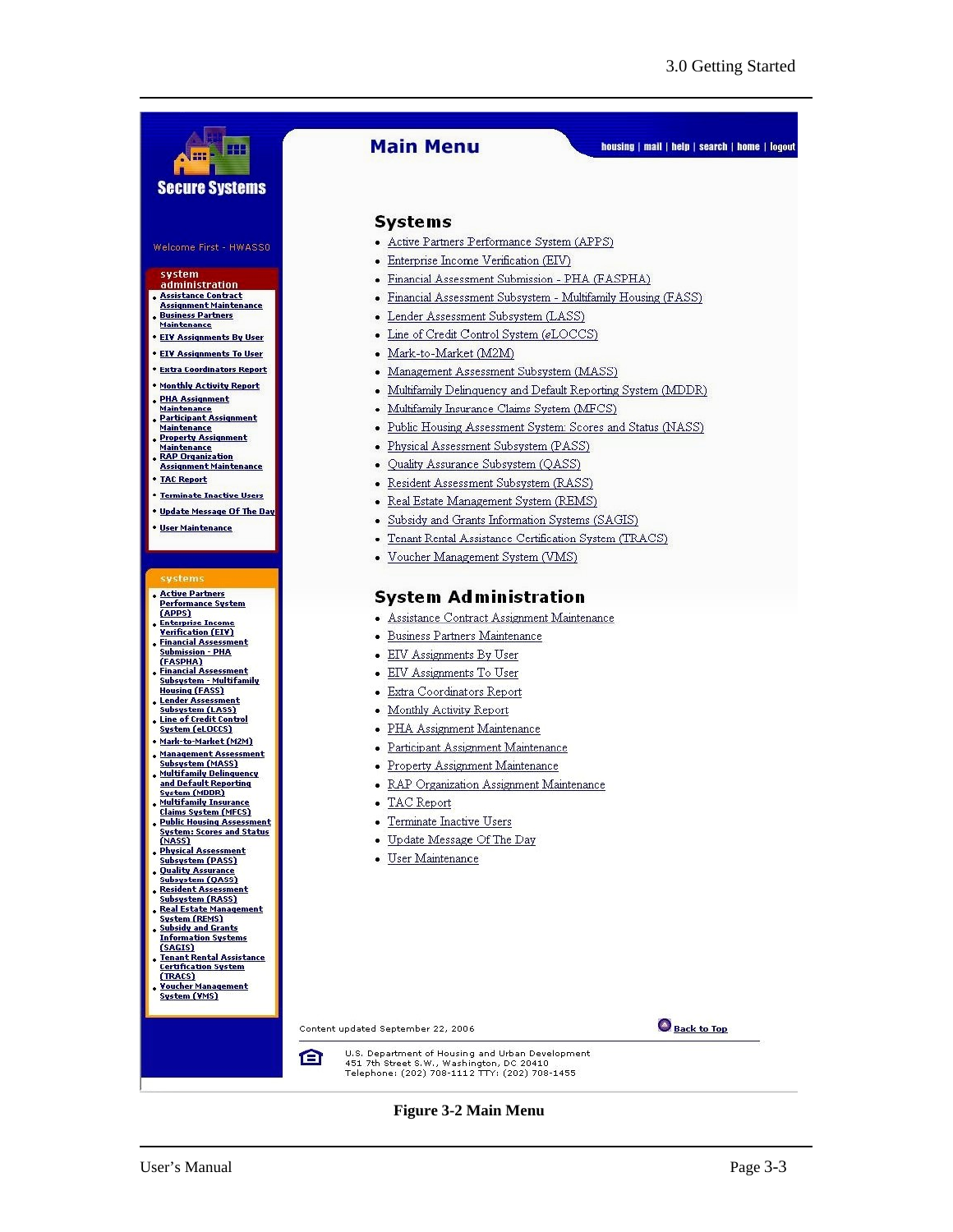Under the *Systems* section, users see the systems that are assigned to them. Under the *System Administration* section, a user has the capability to "Change Password". The other system administration functions shown above are functions that a Coordinator would see under the *System Administration* section of the *Main Menu*. Coordinators need the different system administration functions in order to provide users access to Business Partners, assign contracts, assign properties, assign PHAs, and assign groups, roles, and actions. Each of the system administration functions shown on the sidebar is linked to a series of other screens that present the Coordinator with the choices to complete the changes to a user's access privileges.

Below the *System Administration* functions are links to a list of systems. The list of systems displayed will vary from user to user depending upon roles and actions assigned to the users. Currently, about 20 systems are available for external users. A new system can be added at any time. A few systems exist which are only available to internal users.

#### **3.2.1 Assistance Contract Assignment Maintenance**

Assignment of contracts is one of the Coordinator's responsibilities. The success of this activity requires that the Coordinator know the User ID for the user and at least one of the other pieces of information such as the property ID, contract number, or contract type. This information is available from the business partner. The Coordinator must assign roles to the user before starting this function.

#### **3.2.2 Business Partner Maintenance**

The Business Partner Maintenance function is used by a Coordinator to request, activate, deactivate, or delete additional Business Partner Relationships. Success in this activity requires the Business Partner Type, Business Partner's TIN, PHA ID, or SSN and the User ID for the Coordinator.

#### **3.2.3 PHA Assignment Maintenance**

A Coordinator makes assignments to Public Housing Authorities (PHAs) on the Assign PHA screen. The successful use of this screen requires the User's ID and the accurate name or names of the PHAs to be assigned. Again, the Coordinator must assign roles to the user before starting this function.

### **3.2.4 Property Assignment Maintenance**

The successful use of the Property Assignment Maintenance requires a User's ID and information about Property ID, FHA Number, Contract Number and Servicing Site. Again, the Coordinator must assign roles to the user before starting this function.

### **3.2.5 RAP Organization Assignment Maintenance**

The successful use of the RAP Organization Assignment Maintenance requires a User's ID and the Organization Tax ID. Again, the Coordinator must assign roles to the user before starting this function.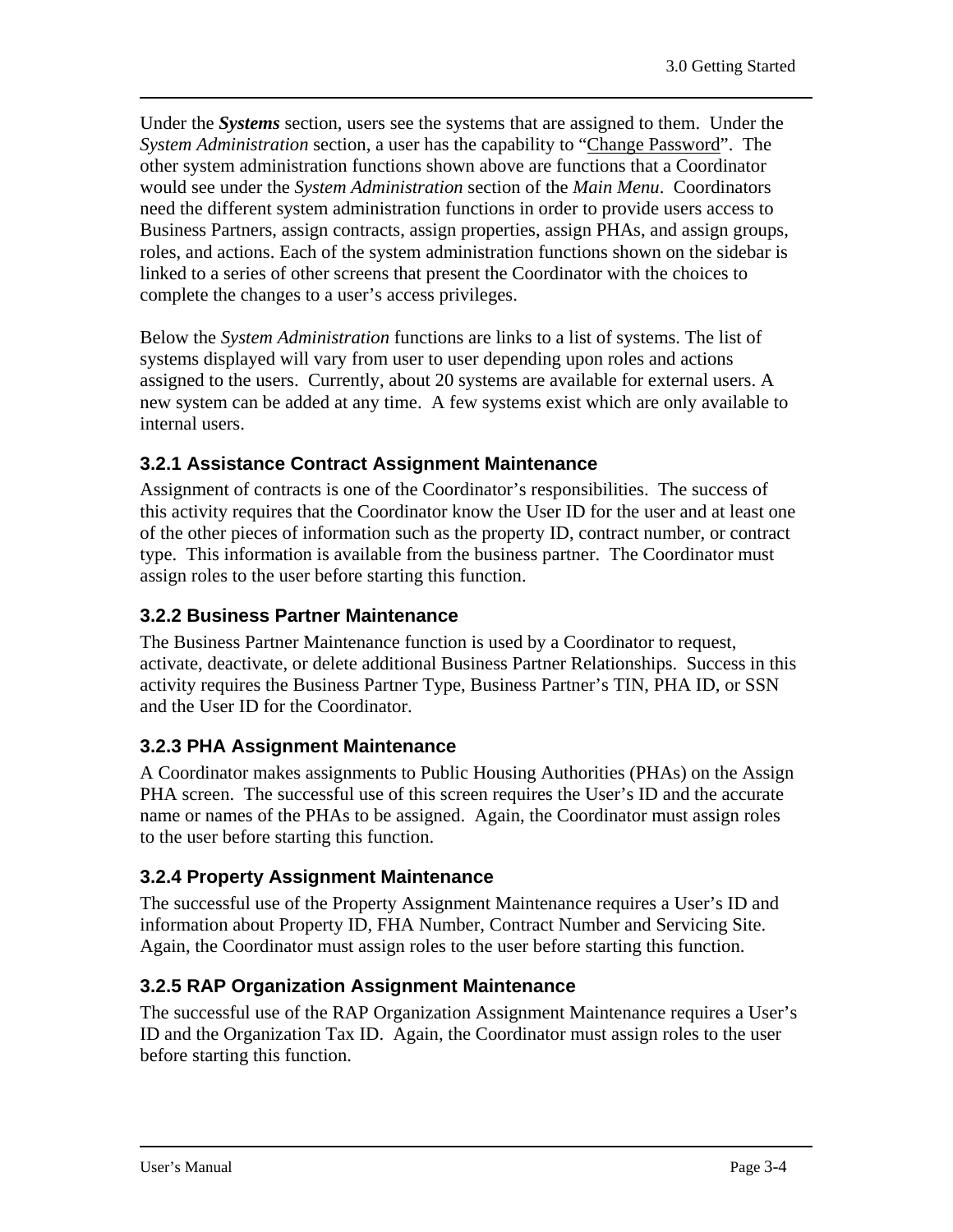#### **3.2.6 IPA Assignment Maintenance**

The successful use of the IPA Assignment Maintenance requires a User's ID and the Office UII Number. Again, the Coordinator must assign roles to the user before starting this function.

#### **3.2.7 User Maintenance**

User maintenance is one of the most critical functions for Coordinators. The *User Maintenance-Maintain Use*r screen provides a popup list of functions available to the Coordinator. See Table 3-2 to see the functions. Select the function from the pulldown list. Each function on the list will provide an additional screen to make the necessary change.

| <b>Name of Maintenance Action</b>                 | <b>Description</b>                                                                                   |
|---------------------------------------------------|------------------------------------------------------------------------------------------------------|
| <b>Assistance Contract Assignment Maintenance</b> | Assign a user to a contract                                                                          |
| <b>Business Partners Maintenance</b>              | 1. Assigns a Coordinator to a business partner<br>2. Adds or deletes a business partner relationship |
| Maintain User Information                         | Edit the descriptive information for a user                                                          |
| Maintain User Profile – Actions                   | Assigns/unassigns actions to/from a user. See<br>Appendix B for a complete list                      |
| Maintain User Profile – Groups                    | Assigns/unassigns a Group to/from a user.                                                            |
| <b>Maintain User Roles</b>                        | Assign roles or unassigns roles. See<br>Appendix B for a complete list                               |
| <b>Property Assignment Maintenance</b>            | Assigns/unassigns property to/from a user                                                            |
| User Information                                  | <b>Update User Information</b>                                                                       |

**Table 3-2 User Maintenance Functions**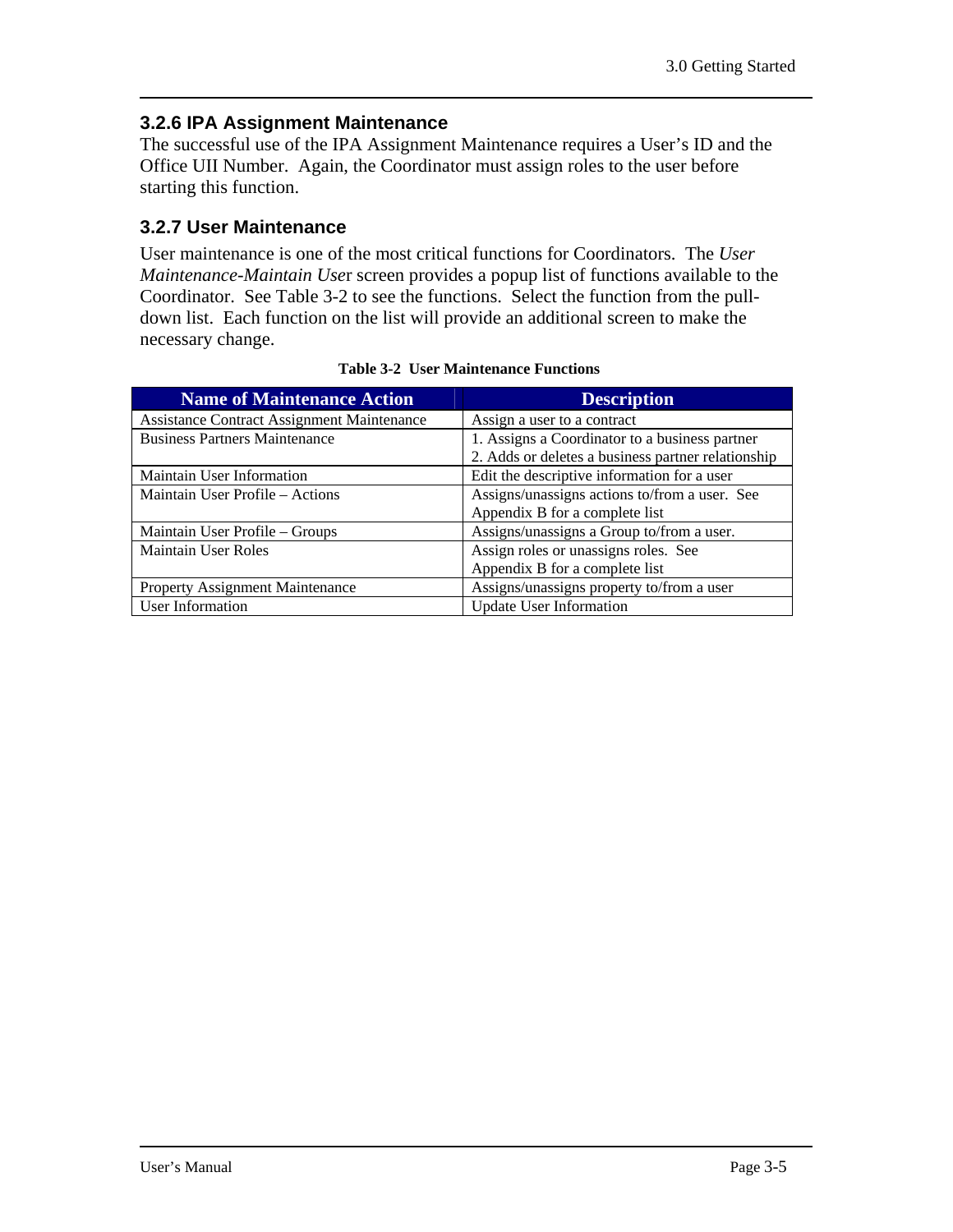### **3.3 Changing User ID and Password**

Passwords need to be changed every 60 days. WASS will remind you when it is time to change your password. Choose a password that is easy to remember. The password should be a "strong password" containing at least one uppercase character, one lowercase character, and one number or special character. It must be at least six characters long.

Safeguard your password so that others will not be able to access the systems and enter erroneous data or obtain important information from the systems. Prospective users should use the registration form to register for their own initial User ID. Do not let anyone use your User ID and password.

Once you have access to the system, you should use the *Change Password* function to change your password every 60 days or less.

| HН<br>H.<br><b>Secure Systems</b> | <b>Password Change</b>                                                                                                                                                                    | Change User Password M00401             |                                                       | mail   help   search   home   logout |
|-----------------------------------|-------------------------------------------------------------------------------------------------------------------------------------------------------------------------------------------|-----------------------------------------|-------------------------------------------------------|--------------------------------------|
|                                   |                                                                                                                                                                                           | Please enter your old and new passwords |                                                       |                                      |
|                                   |                                                                                                                                                                                           |                                         | User ID M00401                                        |                                      |
|                                   |                                                                                                                                                                                           | Old Password                            |                                                       |                                      |
|                                   |                                                                                                                                                                                           | <b>New Password</b>                     |                                                       |                                      |
|                                   |                                                                                                                                                                                           | <b>Verify New Password</b>              |                                                       |                                      |
|                                   |                                                                                                                                                                                           | Cancel<br>Save                          |                                                       |                                      |
|                                   |                                                                                                                                                                                           |                                         |                                                       |                                      |
|                                   | Content updated September 22, 2006<br>U.S. Department of Housing and Urban Development<br>8<br>451 7th Street S.W., Washington, DC 20410<br>Telephone: (202) 708-1112 TTY: (202) 708-1455 |                                         | <b>Back to Top</b><br><b>Home   Privacy Statement</b> |                                      |

**Figure 3-3 Changing Password**